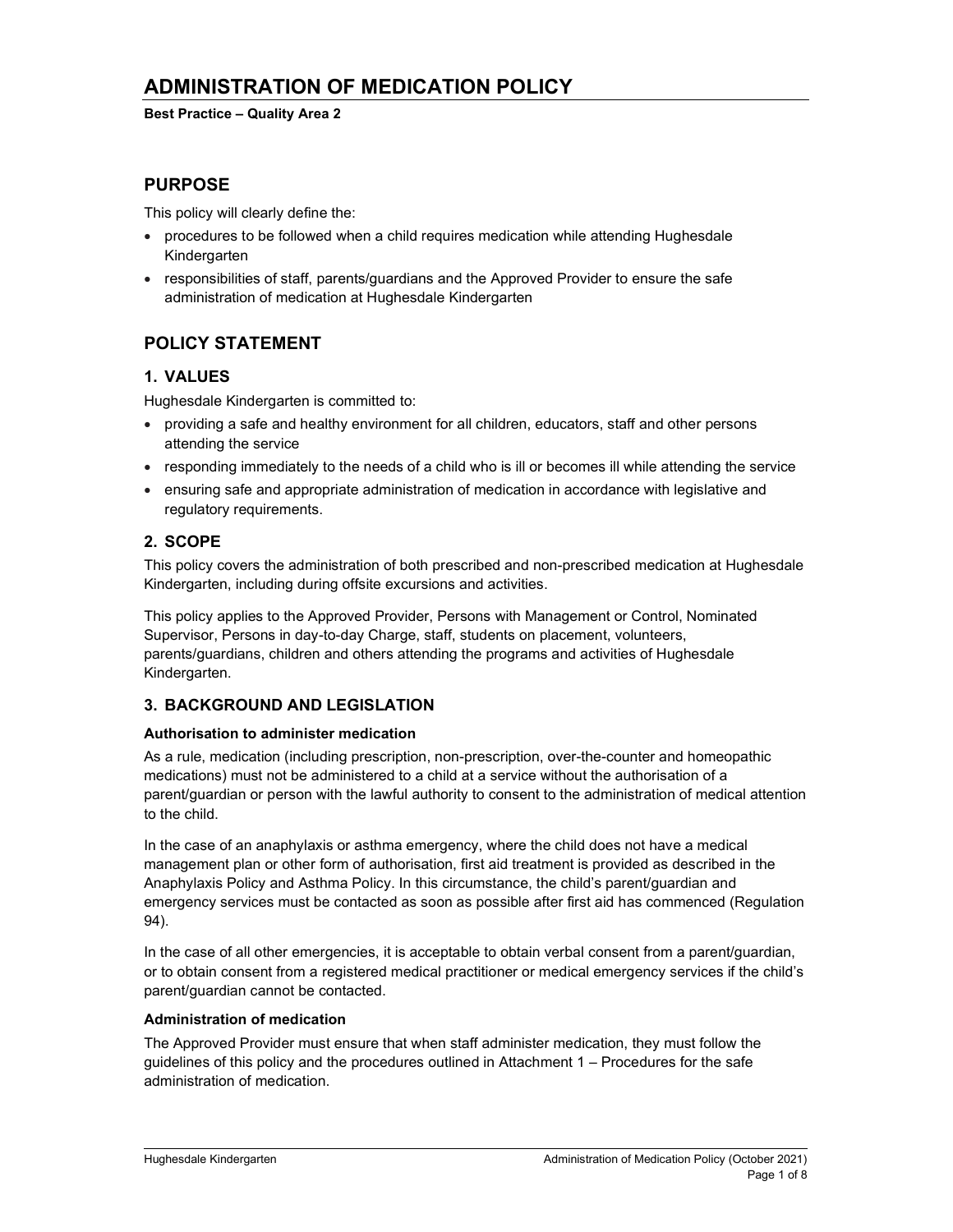A medication record<sup>1</sup> must be completed with the following information:

- a) the name of the child
- b) the authorisation to administer medication (including self-administration, if applicable) signed by a parent/guardian or a person named in the child's enrolment record as authorised to consent to administration of medication
- c) the name of the medication to be administered
- d) the time and date the medication was last administered
- e) the time and date or the circumstances under which the medication should be next administered
- f) the dosage of the medication to be administered
- g) the manner in which the medication is to be administered
- h) if the medication is administered to the child:
	- i) the dosage that was administered
	- ii) the manner in which the medication was administered
	- iii) the time and date the medication was administered
	- iv) the name and signature of the person who administered the medication
	- v) the name and signature of the person who checked the dosage, if another person is required under Regulation 95 to check the dosage and administration of the medication.

Services which provide education and care to a child over preschool age (as defined in the Education and Care Services National Regulations 2011) may allow a child over preschool age to self-administer medication. Where a service chooses to allow self-administration of medication, the Approved Provider must consider the risks associated with this practice and their duty of care, and develop appropriate guidelines to clearly specify the circumstances under which such permission would be granted and the procedures to be followed by staff at the service.

### Legislation and standards

Relevant legislation and standards include but are not limited to:

- Education and Care Services National Law Act 2010
- Education and Care Services National Regulations 2011
- Health Records Act 2001 (Vic)
- National Quality Standard, Quality Area 2: Children's Health and Safety
- Occupational Health and Safety Act 2004 (Vic)
- Public Health and Wellbeing Act 2008 (Vic)
- Public Health and Wellbeing Regulations 2009 (Vic)
- Therapeutic Goods Act 1989 (Cth)

### 4. DEFINITIONS

Approved first aid qualification: The list of approved first aid qualifications, anaphylaxis management and emergency asthma management training is published on the ACECQA website: www.acecqa.gov.au

Illness: Any sickness and/or associated symptoms that affect the child's normal participation in the activities or program at the service.

Infectious disease: A disease that can be spread, for example, by air, water or interpersonal contact. An infectious disease is designated under Victorian Law or by a health authority (however described)

<sup>&</sup>lt;sup>1</sup> A template of a medication record can be downloaded from: www.acecqa.gov.au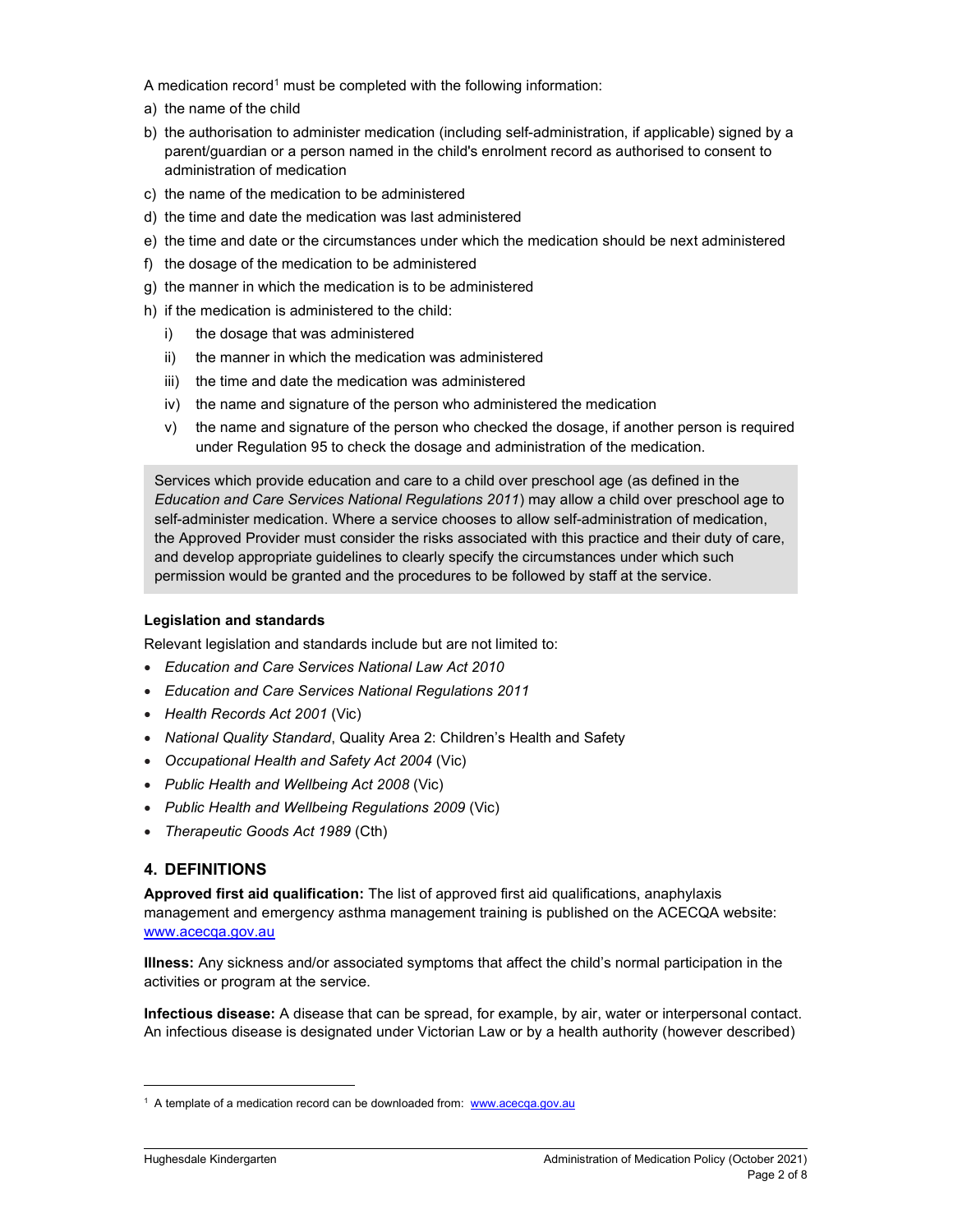as a disease that would require the infected person to be excluded from an education and care service.

Injury: Any harm or damage to a person.

Medication: Prescribed and non-prescribed medication as defined below.

Non-prescribed medication: Over-the-counter medication including vitamins and cultural herbs or homeopathic medications that may have been recommended by an alternative health care professional such as a naturopath.

Prescribed medication: Medicine, as defined in the Therapeutic Goods Act 1989 (Cth), that is:

- authorised by a health care professional
- dispensed by a health care professional with a printed label that includes the name of the child being prescribed the medication, the medication dosage and expiry date.

Medication record: Contains details for each child to whom medication is to be administered by the service. This includes the child's name, signed authorisation to administer medication and a record of the medication administered, including time, date, dosage, manner of administration, name and signature of person administering the medication and of the person checking the medication, if required (Regulation 92). A sample medication record is available on the ACECQA website.

## 5. SOURCES AND RELATED POLICIES

#### Sources

- VMIA Insurance Guide and FAQs, Community Service Organisations insurance program: www.vmia.vic.gov.au
- Guide to the Education and Care Services National Law and the Education and Care Services National Regulations 2011 www.acecqa.gov.au
- Guide to the National Quality Standard (ACECQA) www.acecqa.gov.au
- Allergy & Anaphylaxis Australia: www.allergyfacts.org.au Asthma Australia: www.asthmaaustralia.org.au
- Healthdirect: www.healthdirect.gov.au

### Service policies

- Administration of First Aid Policy
- Anaphylaxis Policy
- Asthma Policy
- Dealing with Infectious Diseases Policy
- Dealing with Medical Conditions Policy
- Enrolment and Orientation Policy
- **Excursions and Service Events Policy**
- Incident, Injury, Trauma and Illness Policy
- Privacy and Confidentiality Policy

## PROCEDURES

#### The Approved Provider and Persons with Management or Control are responsible for:

- ensuring that medication is only administered to a child being educated and cared for by the service when it is authorised, except in the case of an anaphylaxis or asthma emergency (Regulations 93, 94)
- ensuring that the medication is administered in accordance with Attachment 1 Procedures for the safe administration of medication (Regulation 95)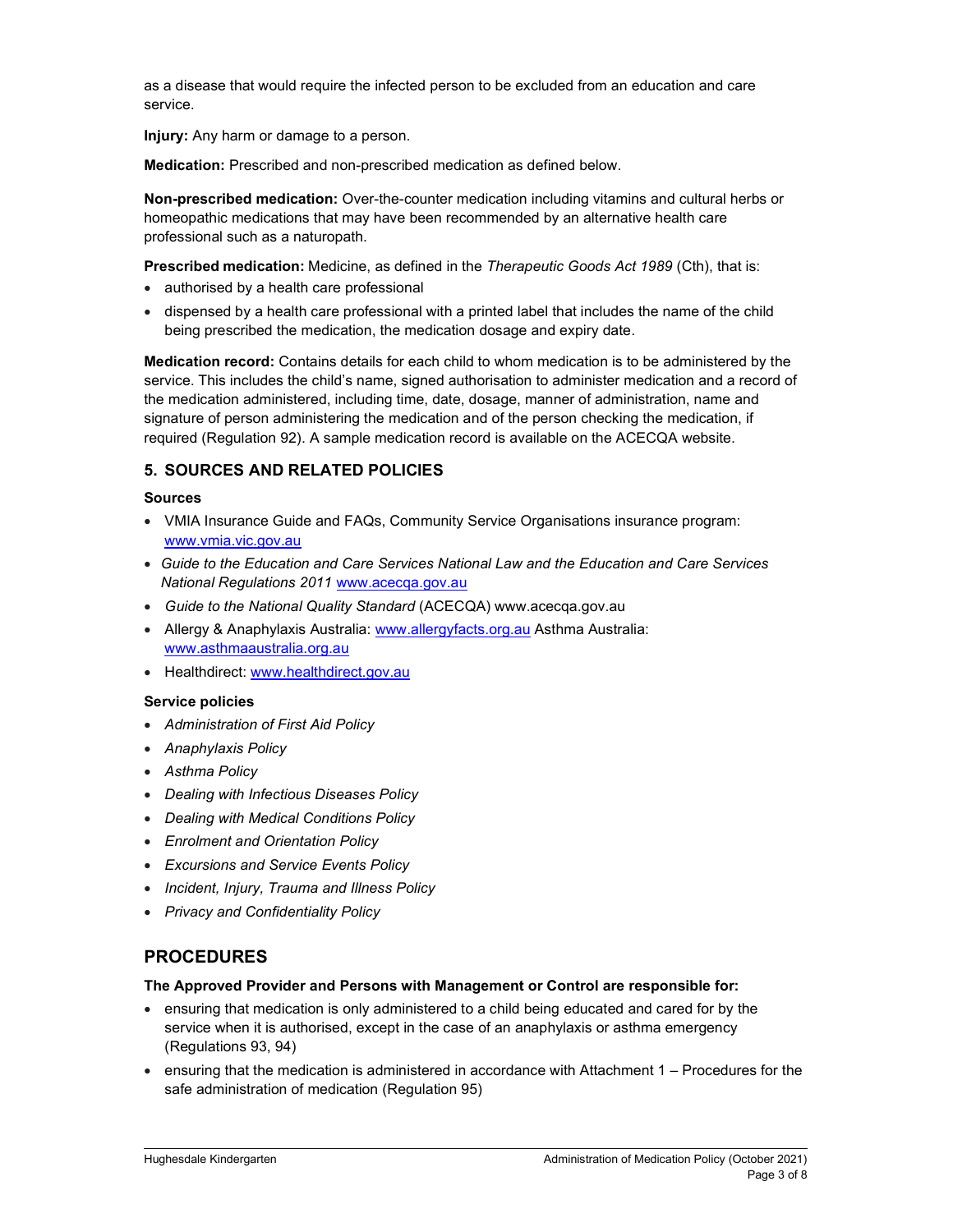- ensuring that if a child over preschool age at the service is permitted to self-administer medication (Regulation 96), an authorisation for the child to self-administer medication is recorded in the medication record for the child
- ensuring that a medication record that meets the requirements set out in Regulation 92(3) is available at all times for recording the administration of medication to children at the service (Regulation 92). (Refer to the template Medication Record: www.acecqa.gov.au)
- ensuring that parents/guardians are given written notice as soon as is practicable if medication has been administered in an emergency and where authorisation has been given verbally (Regulation 93(2))
- ensuring that the parent/guardian of the child and emergency services are notified as soon as is practicable when medication has been administered in an anaphylaxis or asthma emergency (Regulation 94(2))
- ensuring that at least one educator on duty has a current approved first aid qualification, anaphylaxis management training and asthma management training (Regulation 136). (Note: this is a minimum requirement. As a demonstration of duty of care and best practice, ELAA recommends that all educators have current approved first aid qualifications and anaphylaxis management training and asthma management training.)
- developing and reviewing procedures for the authorisation and administration of medication required for the treatment or management of long-term conditions (see Attachment 1 – Procedures for the safe administration of medication)
- ensuring that all staff are familiar with the procedures for the administration of medication (see Attachment 1 – Procedures for the safe administration of medication)
- ensuring that medication records are kept and stored securely until the end of 3 years after the last date on which the child was educated and cared for by the service (Regulation 183(2)(d))
- determining under what circumstances a child over preschool age will be allowed to selfadminister their own medication and ensuring there are appropriate procedures in place for staff to follow in these instances (Regulation 96).

### The Nominated Supervisor and Persons in Day-to-Day Charge are responsible for:

- ensuring that medication is only administered to a child where authorisation has been provided, except in the case of an anaphylaxis or asthma emergency (Regulations 93, 94)
- ensuring that the medication is administered in accordance with Attachment 1 Procedures for the safe administration of medication (Regulation 95)
- ensuring that the parent/guardian of the child and emergency services are notified as soon as is practicable when medication has been administered in an anaphylaxis or asthma emergency (Regulation 94(2))
- ensuring that medication is not accessible to children and is stored in a childproof container (including in the refrigerator for medications requiring refrigeration)
- being aware of children who require medication for ongoing conditions or in emergencies, and ensuring that the medical management plans are completed and attached to the child's enrolment form (Regulation 162), and displayed for use by those caring for children (being sensitive to privacy requirements)
- documenting situations in which an authorised person has provided verbal authorisation but has refused to confirm the authorisation in writing (these notes are to be kept with the child's enrolment record)
- $\bullet$  informing parents/guardians as soon as is practicable if an incident occurs in which the child was administered the incorrect medication or incorrect dose, staff forgot to administer the medication or the medication was administered at the wrong time. Staff must also ensure that any medication that is accidentally dropped is not administered to a child or returned to the original container, and that parents/guardians are informed if an incident of this nature occurs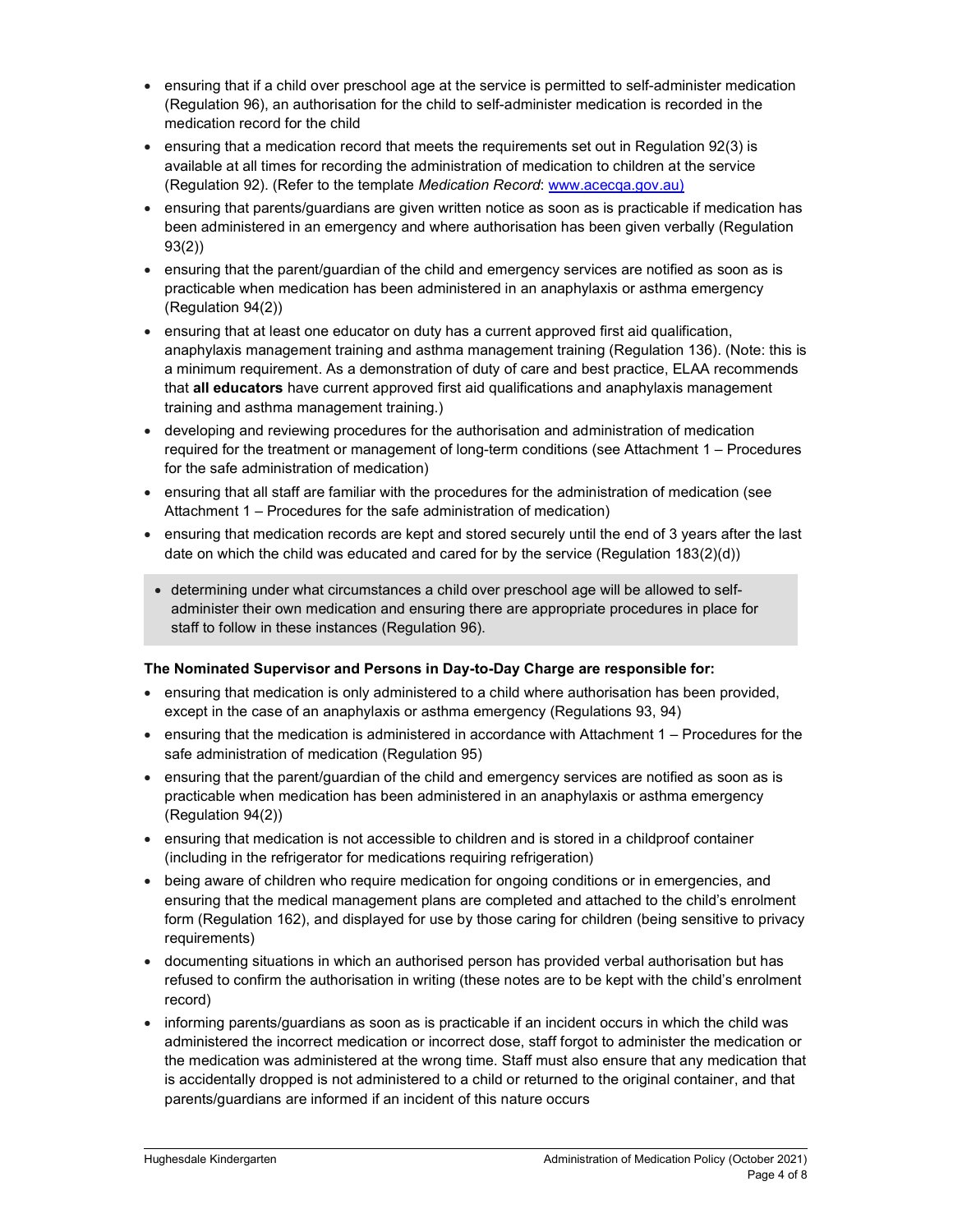- informing parents/guardians that non-prescribed medication (with the exception of sunscreen) will only be administered for a maximum of 48 hours, after which a medical management plan from a doctor will be required for its continued use
- informing parents/guardians that paracetamol is not supplied by Hughesdale Kindergarten.

## All staff are responsible for:

- ensuring that each child's enrolment form provides details of the name, address and telephone number of any person who is authorised to consent to medical treatment of, or to authorise administration of medication to the child (Regulation 160(3)(iv))
- administering medication in accordance with Regulation 95 and the guidelines set out in Attachment 1 – Procedures for the safe administration of medication
- communicating with parents/guardians about the procedures outlined in this policy and the parent/guardian responsibilities when requesting medication be administered to their child, and making the medication record available for parents/guardians to record information during operational hours
- ensuring that all details in the medication record have been completed by parents/guardians/authorised persons in accordance with Regulation 92(3) prior to administering medication
- obtaining verbal authorisation for the administration of medication from the child's parents/guardians/authorised person (as recorded in the child's enrolment record), or a registered medical practitioner or medical emergency services when an authorised person cannot reasonably be contacted in an emergency (Regulation (93)(5)(b))
- ensuring that two staff members, one of whom must be an educator, are present when verbal permission to administer medication is received, and that details of this verbal authorisation are completed in the medication record
- ensuring that verbal permission is followed up with a written authorisation as soon as is practicable
- ensuring that parents/guardians take all medication home at the end of each session/day.

### Parents/guardians are responsible for:

- ensuring that any medication to be administered is recorded in the medication record kept at the service premises
- providing a current medical management plan when their child requires long-term treatment of a condition that includes medication, or their child has been prescribed medication to be used for a diagnosed condition in an emergency
- ensuring that prescribed medications to be administered at the service are provided in their original container with the label intact, bearing the child's name, dosage, instructions and the expiry date (Regulation 95(a)(i))
- ensuring that medications to be administered at the service are within their expiry date
- physically handing the medication to a staff member and informing them of the appropriate storage and administration instructions for the medication provided
- clearly labelling non-prescription medications and over-the-counter products (for example sun block and nappy cream) with the child's name. The instructions and use-by dates must also be visible
- ensuring that no medication or over-the-counter products are left in their child's bag or locker
- taking all medication home at the end of each session/day
- informing the service if any medication has been administered to the child before bringing them to the service, and if the administration of that medication is relevant to or may affect the care provided to the child at the service
- ensuring that their child's enrolment details are up to date, and providing current details of persons who have lawful authority to request or permit the administration of medication.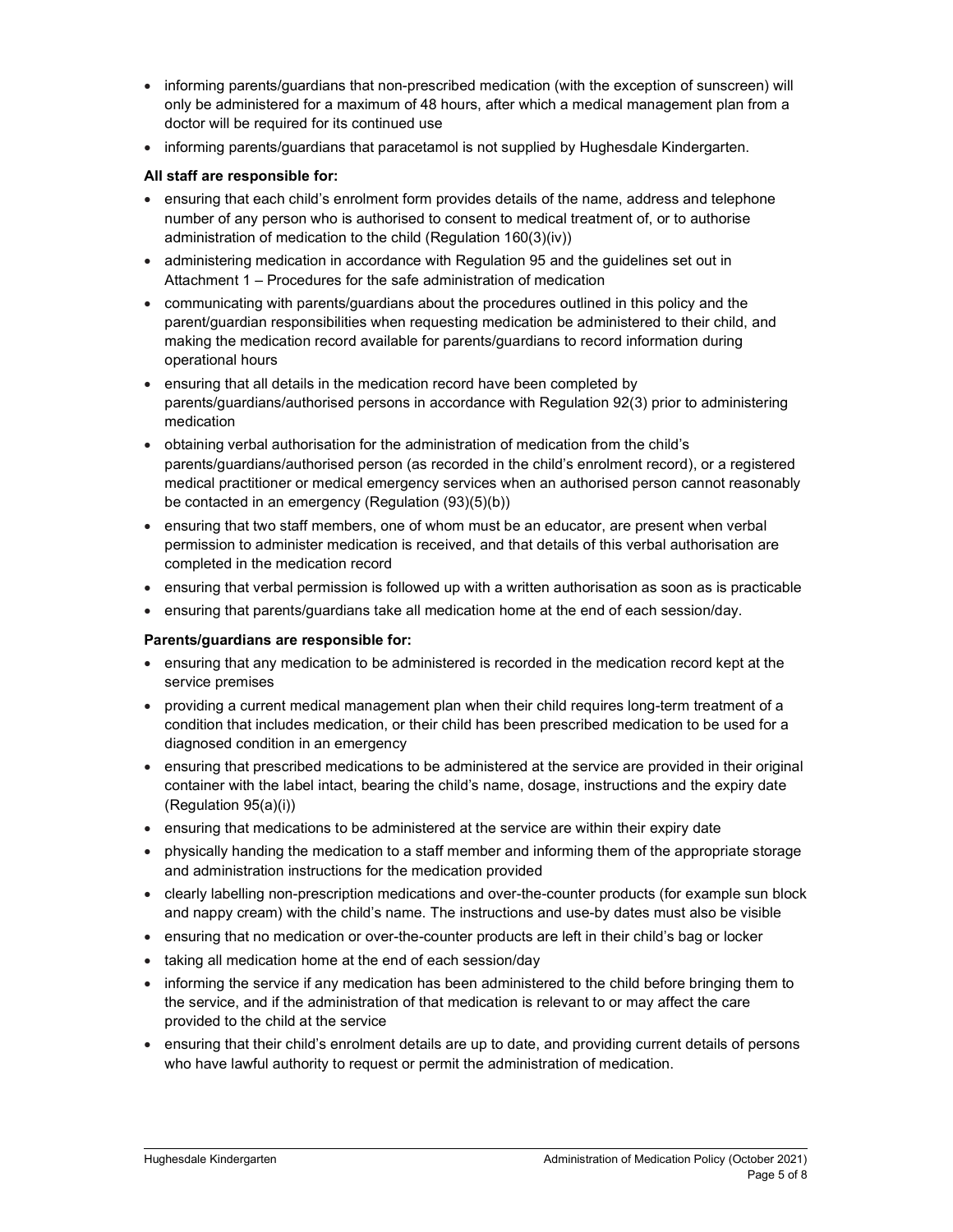Volunteers and students, while at the service, are responsible for following this policy and its procedures.

## EVALUATION

In order to assess whether the values and purposes of the policy have been achieved, the Approved Provider will:

- regularly seek feedback from everyone affected by the policy regarding its effectiveness
- monitor the implementation, compliance, complaints and incidents in relation to this policy
- $\bullet$  keep the policy up to date with current legislation, research, policy and best practice
- revise the policy and procedures as part of the service's policy review cycle, or as required
- notify parents/guardians at least 14 days before making any changes to this policy or its procedures unless a lesser period is necessary because of a risk.

## ATTACHMENTS

Attachment 1: Procedures for the safe administration of medication

## AUTHORISATION

This policy was adopted by the Approved Provider of Hughesdale Kindergarten on 29 October 2021.

## REVIEW DATE: 29/10/2023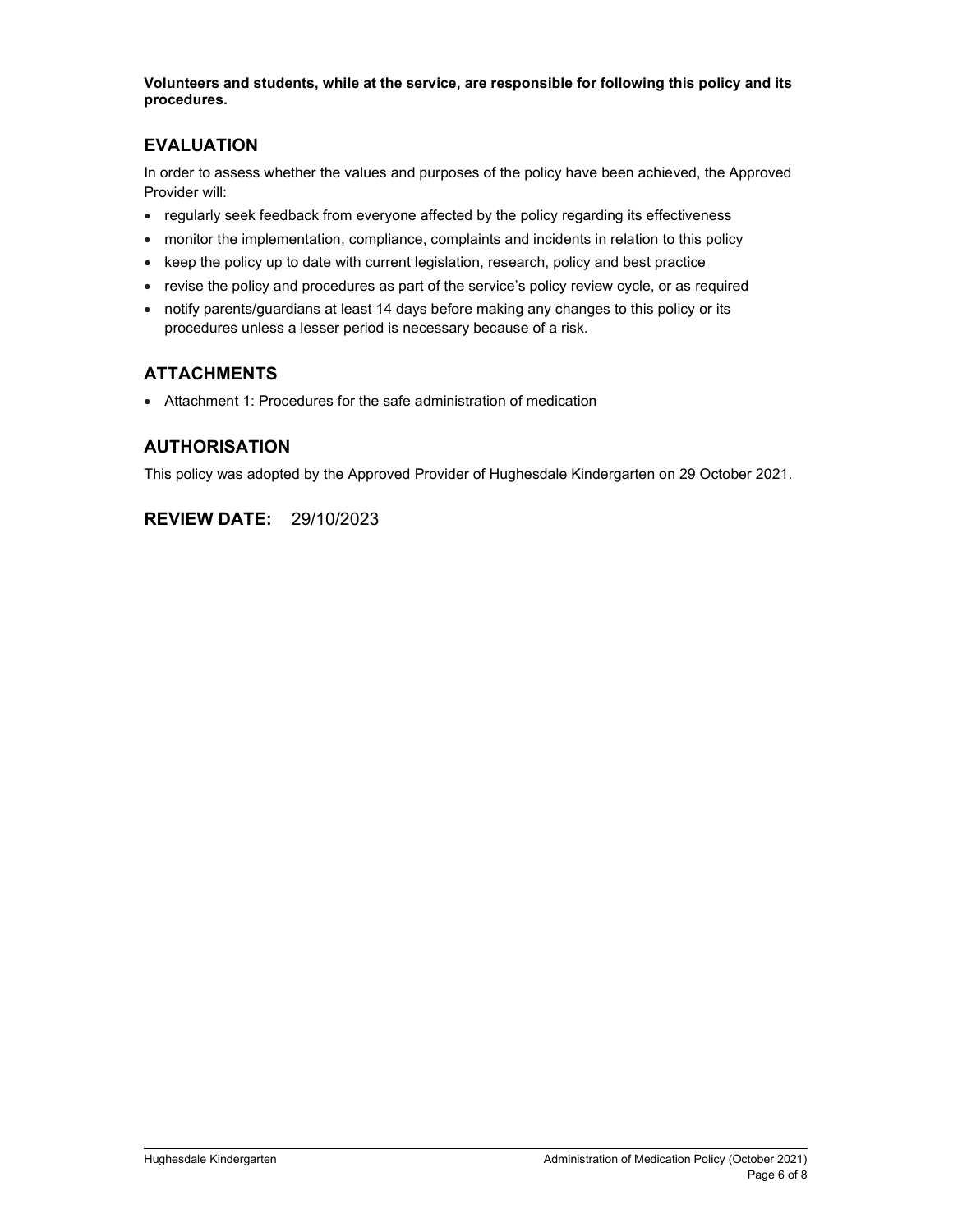## ATTACHMENT 1 Procedures for the safe administration of medication

Two staff, one of whom must be an educator, are responsible for the administration of any medication<sup>2</sup>. At least one of these persons must hold a current approved first aid qualification. One person will check the details (including dosage and the identity of the child who is given the medication) and witness its administration, while the other person will administer the medication (Regulation 95(c)). Before administering any medication to a child, it is extremely important for staff to check if the child has any allergies to the medication being administered.

### Procedure for administration of medication

- 1. Wash and dry hands thoroughly before administering any medication. If appropriate, gloves are recommended wherever possible.
- 2. Check the medication record to confirm date, time, dosage and the child to whom the medication is to be administered.
- 3. Check that prescription medication:
- is in its original container, bearing the original label and instructions
- is the correct medication, as listed in the medication record
- has the child's name on it (if the medication was prescribed by a registered medical practitioner)
- is the required dosage, as listed in the medication record
- has not passed its expiry date.
- 4. Check that non-prescription medication:
- is in the original container, bearing the original label and instructions
- is the correct medication, as listed in the medication record
- has the child's name on it
- is the required dosage, as listed in the medication record
- has not passed its expiry date.
- 5. When administering the medication, ensure that:
- the identity of the child is confirmed and matched to the specific medication
- the correct dosage is given
- the medication is administered in accordance with the instructions attached to the medication, or any written or verbal instructions provided by a registered medical practitioner
- both staff members complete the medication record (Regulation 92(3)(h)) and store any remaining medication appropriately, such as in the refrigerator if required
- the Nominated Supervisor or Certified Supervisor informs the parent/guardian on arrival to collect the child that medication has been administered and ensures that the parent/guardian completes the required details in the medication record.

### Administration of medication for ongoing medical conditions

Where a child is diagnosed with a condition that requires ongoing medication or medication to be administered in emergencies, parents/guardians may authorise the administration of the medication for a defined period. In these cases:

 a medical management plan completed by the child's doctor should be provided and attached to the child's enrolment form (and on display, where appropriate)

 $^2$  Note: under Regulation 95(c), this is not a requirement in an education and care service that is permitted to have only one educator to educate and care for children.